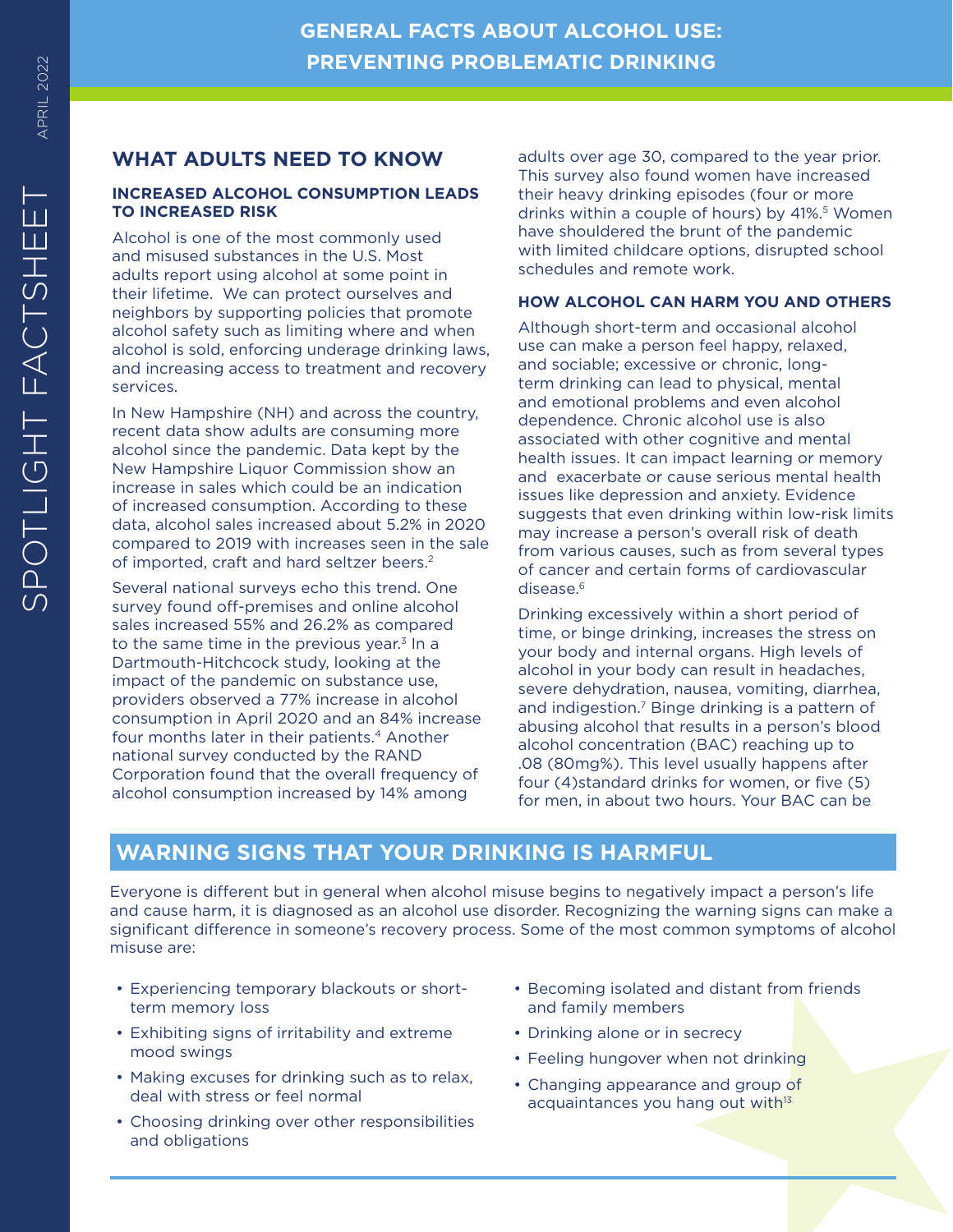higher than this, depending on your weight and the amount of time you spend drinking.<sup>8</sup>

The people most directly impacted by the excessive use of alcohol are partners and spouses, children and family members; however, adults with children have reported increasing their alcohol consumption during the COVID-19 pandemic.9 But other people are indirectly impacted too with car crashes related to impaired drivers, harassment, feeling threatened or afraid, vandalized property, and increased assaults and violence.

### **ALCOHOL AND PREGNANCY DON'T MIX**

Any type of alcohol use at any point during pregnancy can affect a baby's growth and development and may cause fetal alcohol spectrum disorders (FASDs).<sup>10</sup> FASDs are permanent impacts on the brain and body of individuals prenatally exposed to alcohol during pregnancy resulting in a spectrum of physical, emotional, behavioral and neurological characteristics.<sup>11</sup> Not drinking alcohol is the safest option when pregnant and breastfeeding. Generally, moderate alcohol consumption by a breastfeeding mother (up to one standard drink per day) is not known to be harmful to the infant, especially if the mother waits at least two hours after a single drink before nursing. However, exposure to alcohol above moderate levels through breast milk could be damaging to an infant's development, growth, and sleep patterns. Excessive drinking could also impact a parent's judgment and ability to safely care for their child.<sup>12</sup>

### **HOW MUCH IS TOO MUCH?**

A standard drink is defined as 12 ounces of beer, 5 ounces of wine, or 1.5 ounces of 80-proof liquor. If you are consuming a mixed drink or full glass of wine, that is most likely more than one drink.

#### **STRATEGIES FOR DRINKING LESS**

Once you've assessed the impact of drinking on your health, use the following tips to make a positive change.

- **• Identify good reasons to cut down:** Make a list of the reasons to cut back on your drinking — such as feeling healthier, sleeping better, or improving your relationships.
- **• Explore how making a change might impact your life for the better:** What might happen if you continue to drink at risky levels? How will things be different if you cut back or stop?
- **• Identify situations where you might drink too much and plan for them:** Do you drink when

you are bored? What else could you do? Come up with alternatives for yourself.<sup>15</sup>

- **• Keep track of how much you drink:** Have a plan when you drink like no more than one drink per hour.
- **• Keep a diary of your drinking.** Keep track of every time you have a drink for a couple of weeks. Include information about when, where and why you drank. Compare this to your goal.
- **• Drink slowly.** Sip your drink. Drink soda, water, or juice after having an alcoholic beverage. Never drink on an empty stomach – this means definitely eat that extra piece of pizza (or two) before a night out!
- **• Hydrate with water.** Drink a glass of water between every alcoholic drink.
- **• Ask for support.** Cutting down on your drinking may not always be easy. Let friends and family members know that you need their support. Your doctor, counselor, or therapist may also be able to help.16

## **THE GUIDELINES ON LOW-RISK DRINKING:**.

Low risk drinking for healthy men up to age 65 No more than: 2 drinks/day 4 drinks at any one time 14 drinks/week Low risk drinking for healthy women\* No more than: 1 drink/day 3 drinks at any one time 7 drinks/week \*(and healthy men over age 65)

**MEN over 65:** No more than one (1) drink on any day and no more than seven (7) drinks per week.or are unable to control the amount they drink.<sup>14</sup>